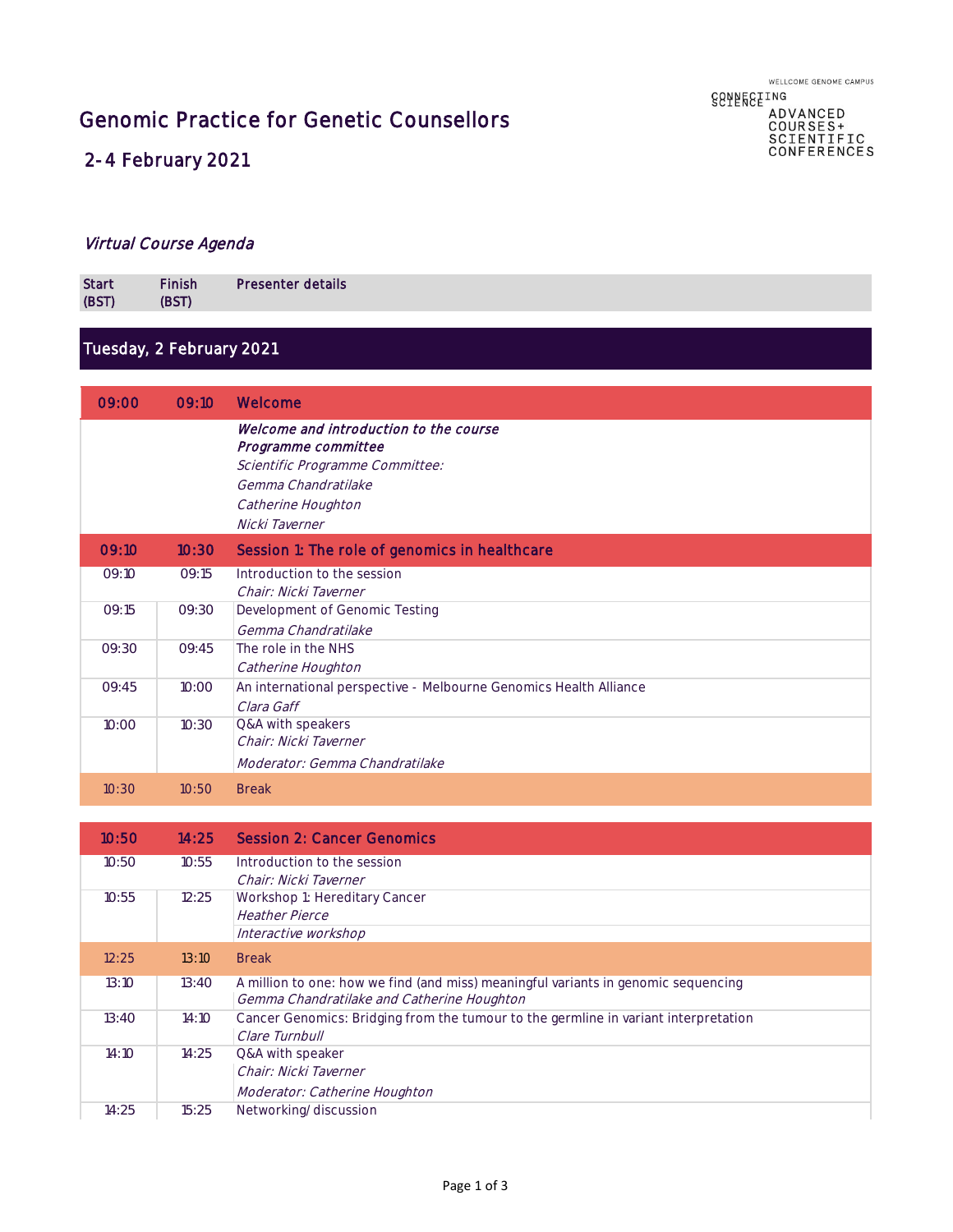WELLCOME GENOME CAMPUS **88ABE8EING** 

ADVANCED<br>COURSES+<br>SCIENTIFIC<br>CONFERENCES

Genomic Practice for Genetic Counsellors

2-4 February 2021

#### Wednesday, 3 February 2021

| 09:00 | 11:20 | Session 3: Variant Interpretation                                      |
|-------|-------|------------------------------------------------------------------------|
| 09:00 | 09:05 | Introduction to the session                                            |
|       |       | Chair: Catherine Houghton                                              |
| 09:05 | 09:20 | Introduction to a genome browser                                       |
|       |       | Gemma Chandratilake                                                    |
| 09:20 | 09:50 | Functional studies - When is a variant pathogenic?                     |
|       |       | Nicki Taverner                                                         |
| 09:50 | 11:20 | Workshop 2: Variant interpretation using DECIPHER and other approaches |
|       |       | Julia Foreman and Gemma Chandratilake                                  |
|       |       | Group work /interactive elements                                       |
| 11:20 | 11:40 | <b>Break</b>                                                           |

| 11:40 | 13:05 | Session 4: Testing in the real world                                                                 |
|-------|-------|------------------------------------------------------------------------------------------------------|
| 11:40 | 11:45 | Introduction to the session                                                                          |
|       |       | Chair: Gemma Chandratilake                                                                           |
| 11:45 | 12:05 | Private Genetic Testing: Consumer-led practice                                                       |
|       |       | Victoria Kiesal                                                                                      |
| 12:05 | 12:35 | Clinical genomics, acute care diagnostics and undiagnosed disease programmes in Melbourne, Australia |
|       |       | Lyndon Gallacher                                                                                     |
| 12:35 | 13:05 | O&A with speakers                                                                                    |
|       |       | Chair: Gemma Chandratilake                                                                           |
|       |       | Moderator: Nicki Taverner                                                                            |
| 13:05 | 13:50 | <b>Break</b>                                                                                         |
|       |       |                                                                                                      |
| 13:50 | 14:50 | Networking/discussion                                                                                |